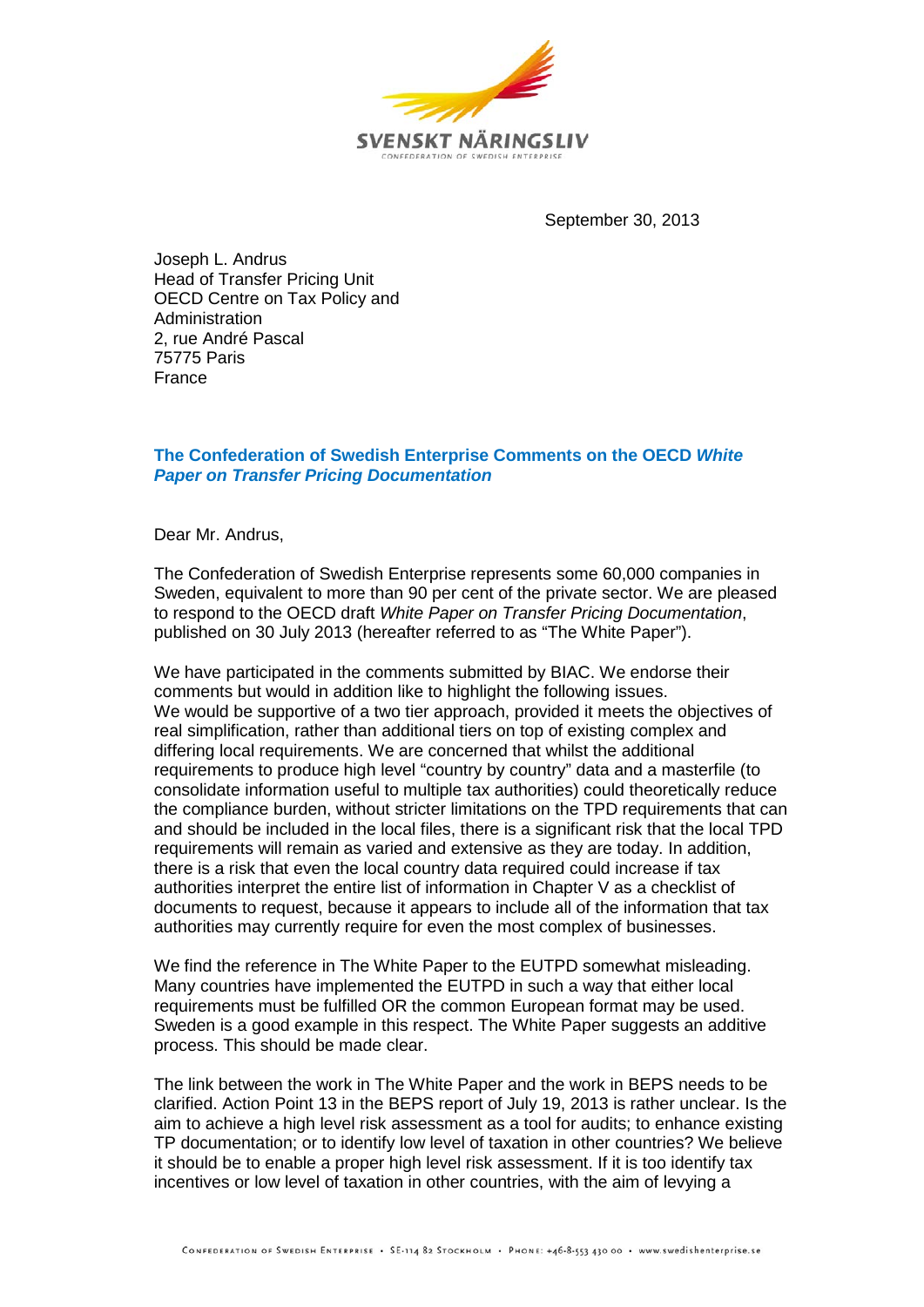compensatory tax, we strongly object. Individual countries tax sovereignty must be respected and another country must not undermine another states deliberate tax policy. Unintended so called double non-taxation is a different matter, but there governments must act in a coordinated manner.

We would like to comment on paragraphs 47, 71 and 72. They all include the need and incentives to undertake audits. In this regard, we would like to emphasise the need for not only businesses but also governments to adhere to rules, regulations and underlying principles in international taxation. It is important to influence the incentive structure of businesses not to deviate from the ALP. It is however equally important to influence the incentives for governments when actual pricing undertaken by businesses should be challenged and when it should not be challenged.

There are few, if any, negative consequences for the tax authorities of a country to question the actual pricing made by businesses. There is of course a negative impact on growth and investment in the country, but often tax authorities do not consider macro-economic consequences in their deliberations and audit strategy. It is however important that governments and their revenue authorities internalize such effects in their day to day operations in the transfer pricing area.

In the enclosed appendix, we outline how the government incentive structure for TP audits could be improved, better taking into account the need for initiating tax audits. The scope in the appendix could easily be extended to OECD countries in a global context.

The Confederation of Swedish Enterprise would also like to comment on paragraph 49. It is of utmost importance for the legitimacy of the tax system and for the tax authorities, that businesses are treated in an open, transparent and equal manner. Small and medium-sized businesses must not face worse treatment than large MNE's.

We would also like to stress the need to review penalties in TP matters (paragraph 54 etc.).Given the complexity of TP transactions and audits, we question the application of penalties pursued by many countries. We believe the OECD could play a vital role in addressing this issue.

The Confederation of Swedish Enterpriser would very much like to continue a constructive dialogue in this area with the OECD and Member States.

On behalf of the Confederation of Swedish Enterprise

Krister Andersson Head, Tax Policy Department +46 705238089 [Krister.andersson@swedishenterprise.se](mailto:Krister.andersson@swedishenterprise.se)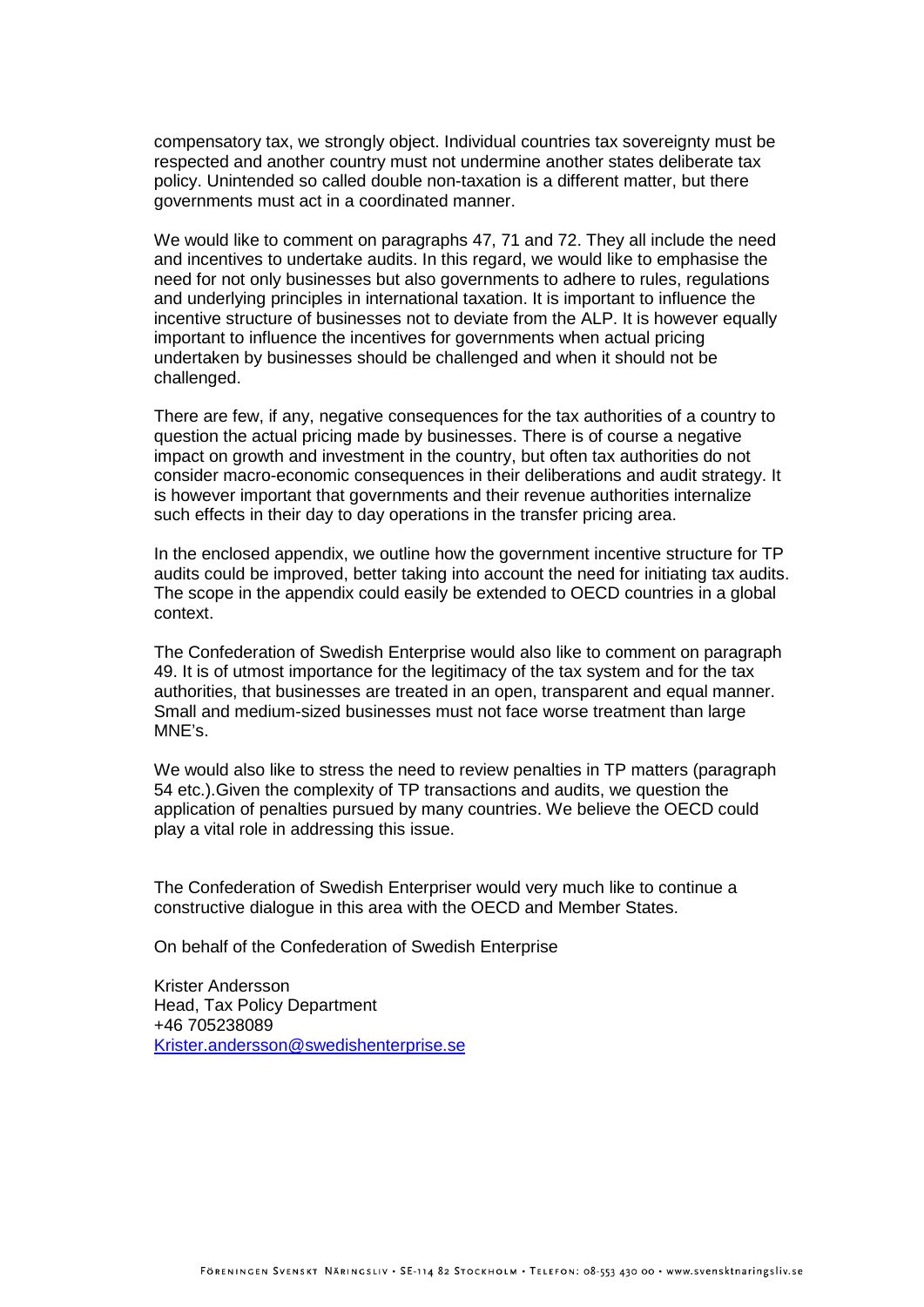Annex:

*A New Method for Resolving Transfer Pricing Cases in the EU,* SvSkT 2003:10 pp. 783- 787

*By Krister Andersson*

# **1. Background**

International transfer pricing (TP) is an issue of strategic importance for Multinational enterprises (MNEs). TP examinations usually cover a number of business years and may lead to large unilateral tax adjustments. To avoid double taxation, the tax authorities of the other State must agree to make a corresponding adjustment. In many cases double taxation remains and even if single taxation is eventually achieved, the costs involved for legal assistance and early, and excessive, tax payments are often substantial.

Besides the financial factors, an unresolved transfer pricing dispute has other negative effects for the business of the enterprise: it creates uncertainty for the tax years that have not yet been audited, and it can have a negative impact on pending investment decisions. In addition, the conflict may become a matter of public knowledge, which in turn can have adverse effects on the reputation of the company or group, etc.

An enterprise that is confronted with TP adjustments in a country has several choices: it can accept the adjustments, it can discuss the result with the tax authority, it can object to the final assessment before the local tax courts, it can request that a Mutual Agreement Procedure (MAP) is introduced based on a tax treaty or, within Europe, it can proceed under the European Arbitration Convention.

A recent favourable innovation in the MAP process has been the use of MAPs in connection with Advance Pricing Agreements (APAs) and other procedures that MNEs can utilize to resolve transfer pricing matters before disputes arise.

However, there are a multitude of reasons why MNEs find the MAP unsatisfactory:

- 1. it is time-consuming
- 2. it is costly and resource-consuming
- 3. it is not an open procedure
- 4. it does not oblige tax authorities to come to a solution
- 5. there are other weaknesses of the existing MAP. $(1)$

# **2. An illustration of the tax problem at hand**

Since transfer pricing disputes involve an increase in assessed taxes in one country, and lower taxes in another, we use a stylized example. Consider a MNE active in only two countries, A and B. The corporate tax rate is 30 % in country A and 40 % in country B. The total group profit is 150, with 100 in country A and the remaining 50 in country B. The total tax liability is then 50 (se table 1):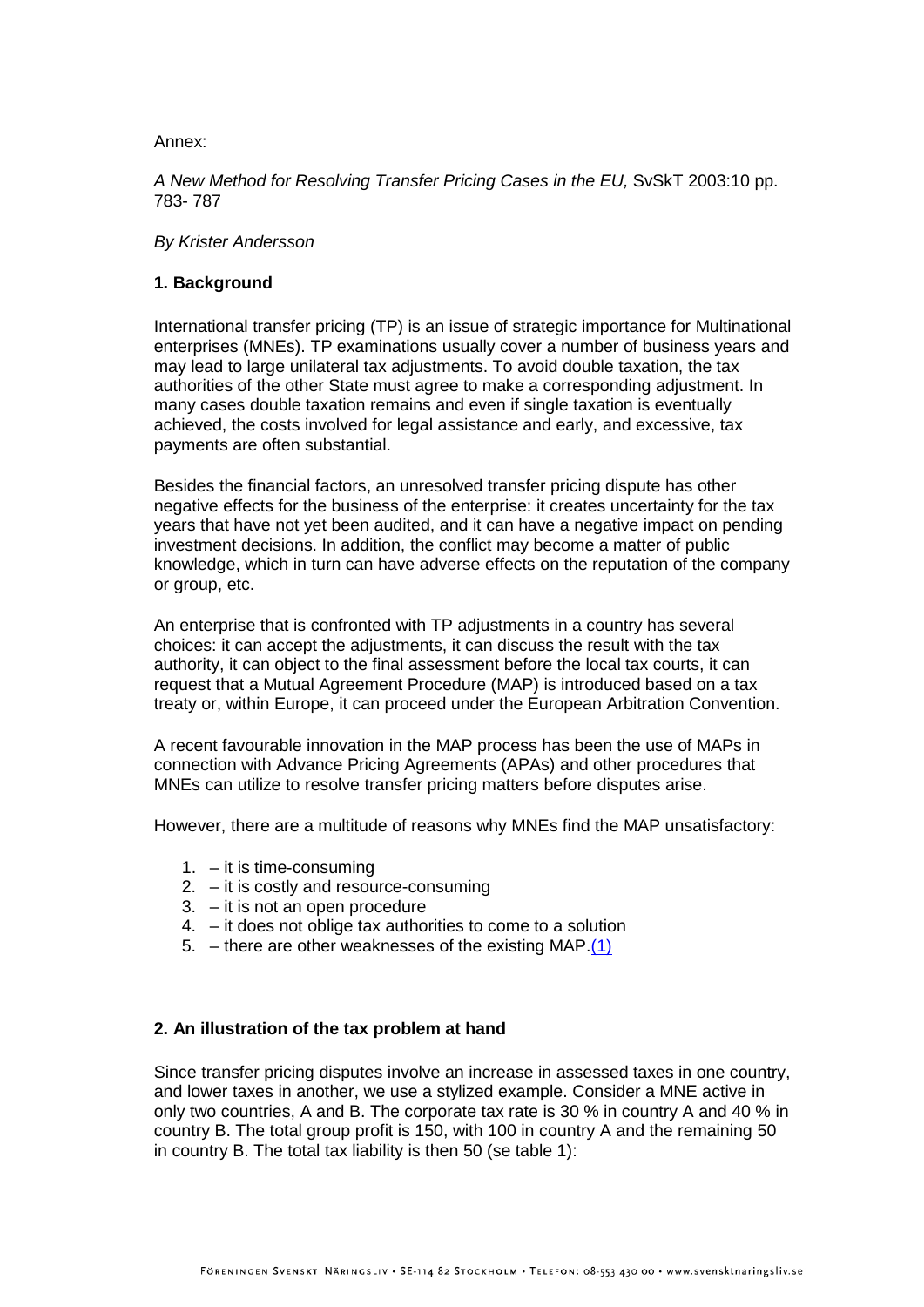Table 1:

**A B Total** Profit 100 50 150 Tax rate % 30 % 40 % Tax payment 30 20 Total taxes 50

However, assume that country B claims that the net profit should be 75 in country B (see table 2).

Table 2:

|                      | A | в         | Total |
|----------------------|---|-----------|-------|
| Profit               |   | 75 75 150 |       |
| Tax rate % 30 % 40 % |   |           |       |
| Tax payment 22,5 30  |   |           |       |
| <b>Total taxes</b>   |   |           | 52,5  |

Assuming that country B is correct, the total tax liability would increase from 50 to 52.5. However, the enterprise would most probably face a tax bill of 30 in country A and also 30 in country B, i.e. of 60.

### **3. A solution to the problem**

A possible approach to solving this situation could be for the MNE to pay 2.5 in additional taxes. That would represent the "worst case" without any double taxation. Country B, however, should not be the recipient of the extra tax payment. Instead, the payment should be made to an independent institution or bank, like the EIB, ECB or BIS.

The countries would then have to settle the tax dispute between themselves. They would have incentives to reach an agreement. There would be a potential extra tax revenue to be obtained from the MNE through the tax prepaid to the financial institution.

Assume that country B has reasons to be dissatisfied with the transfer pricing used by the MNE and that the final outcome between country A and B shows that the net profit in country A should be reduced from 100 to 90. The tax situation would then be the following (see table 3):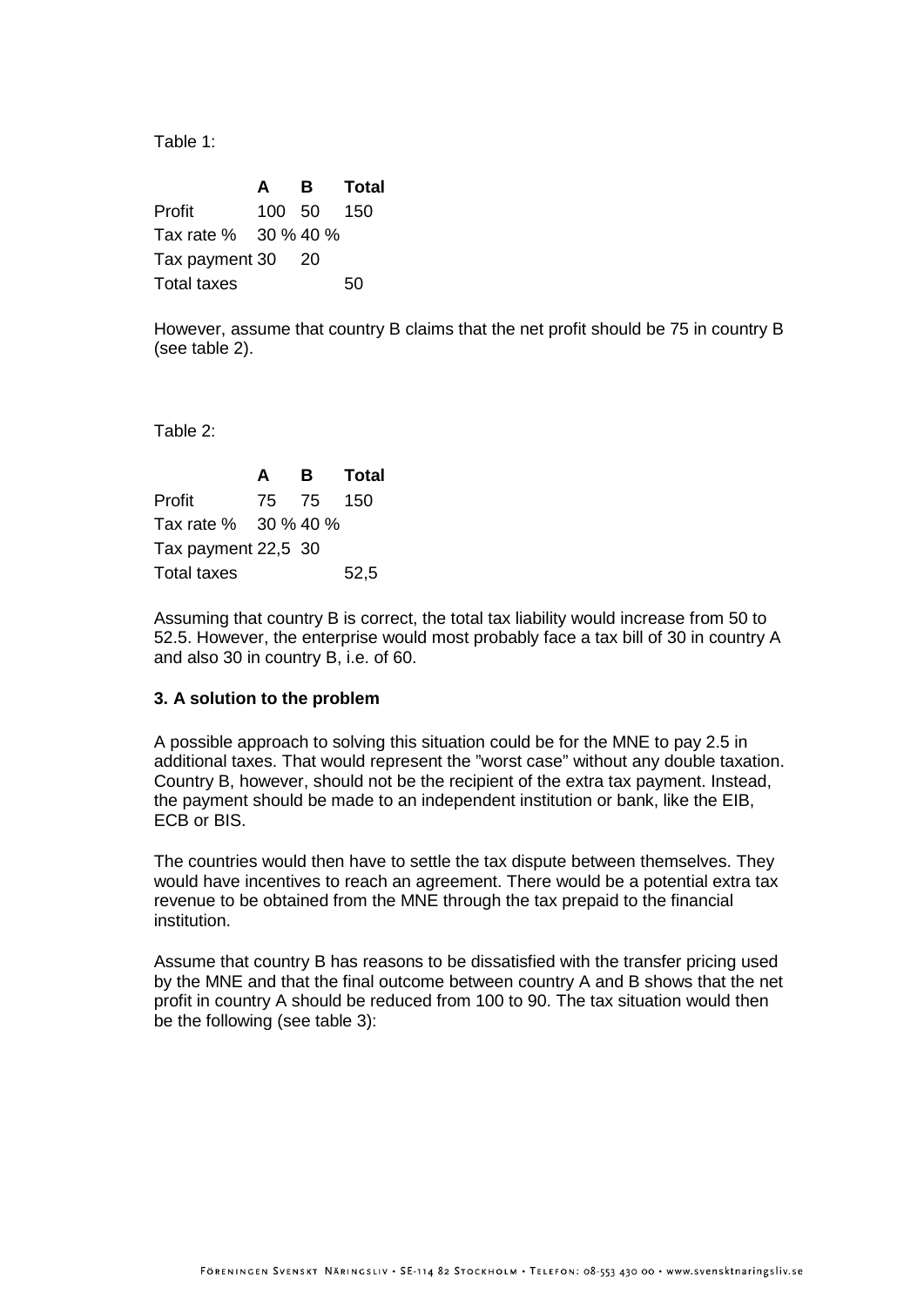Table 3:

**A B Total** Profit 90 60 150 Tax rate % 30 % 40 % Tax payment 27 24 Total taxes 51

The MNE has by now paid 52.5 and would therefore be repaid the difference between 52.5 and 51, i.e. 1.5. Since the MNE considered the appropriate split to be 100 in country A versus 50 in country B, but has paid 2,5 in extra taxes, it has an incentive to co-operate and get a tax refund.

It could perhaps be optional for the MNE to provide further information in the transfer pricing dispute between the two countries. In such a case, however, if the MNE chose not to cooperate, it should not be given any tax refund it the countries agreed in such a way that the final tax bill were below 52.5.

What will the happen if it is the low tax country that challenges the transfer pricing arrangement? Then the situation for the MNE will be (see table 4):

Table 4:

|                      | A | в          | Total |
|----------------------|---|------------|-------|
| Profit               |   | 125 25 150 |       |
| Tax rate % 30 % 40 % |   |            |       |
| Tax payment 37,5 10  |   |            |       |
| <b>Total taxes</b>   |   |            | 47,5  |

Taxes paid are still 50 and therefore no extra tax payment is due. In this case, there is accordingly no extra incentive for countries to agree, but the MNE will not have to face an extra tax payment and the extent of double taxation is therefore limited. $(2)$ 

However, if the countries agree that the correct allocation should have been 110 in country A (instead of 100) and 40 in country B, the following tax liability situation emerges (see table 5):

Table 5:

|                      | A | в          | <b>Total</b> |
|----------------------|---|------------|--------------|
| Profit               |   | 110 40 150 |              |
| Tax rate % 30 % 40 % |   |            |              |
| Tax payment 33 16    |   |            |              |
| Total taxes          |   |            | 49           |

Country B has to pay 3 to country A and the MNE should get 1[.\(3\)](javascript:parent.handleFN()